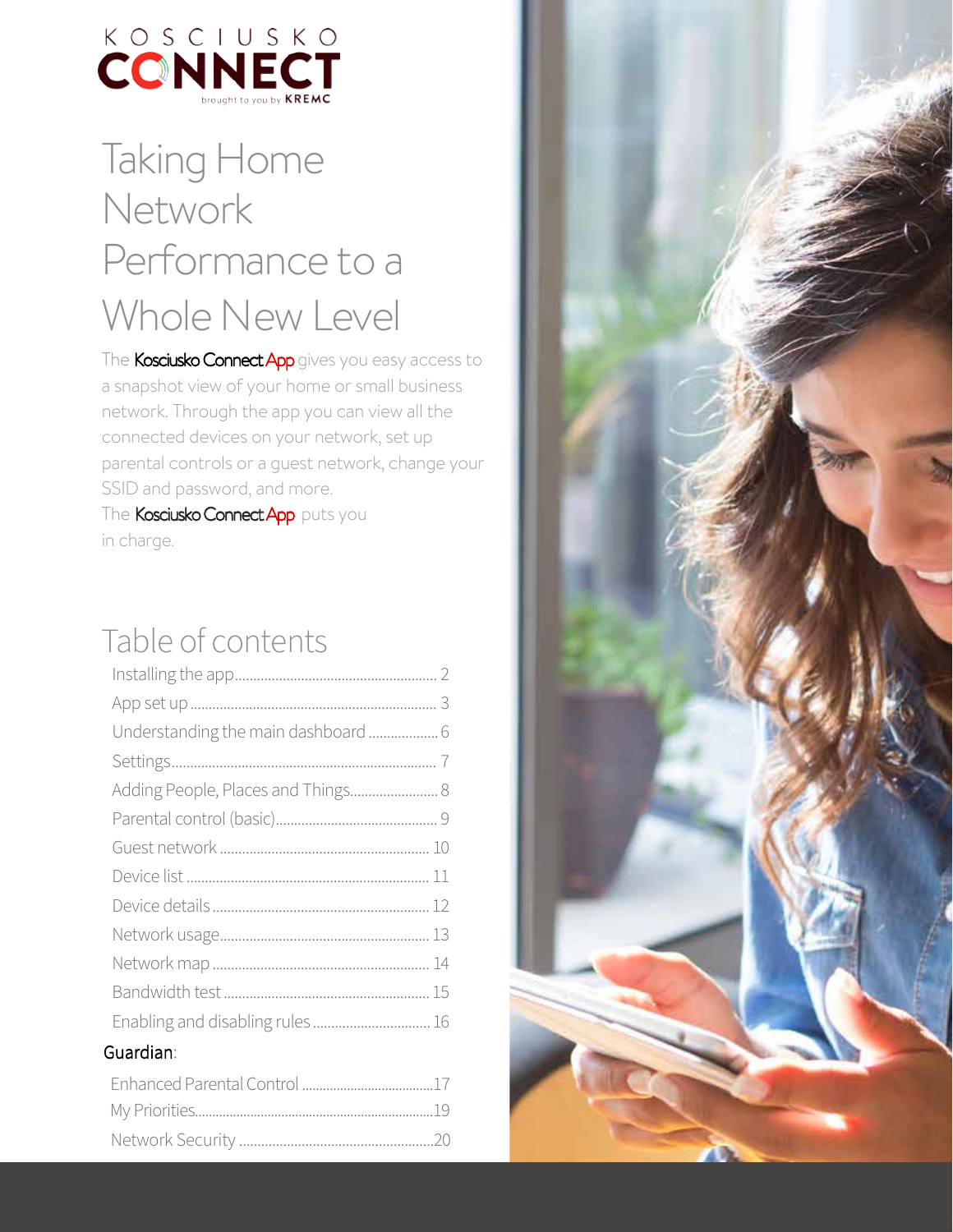

## The Kosciusko Connect App

### One app to rule them all!

Welcome to the future! The GigaSpire BLAST is the ultimate Wi-Fi system. To begin, download the Kosciusko Connect App from the Apple App Store or the Google Play Store and install onto your phone or tablet.





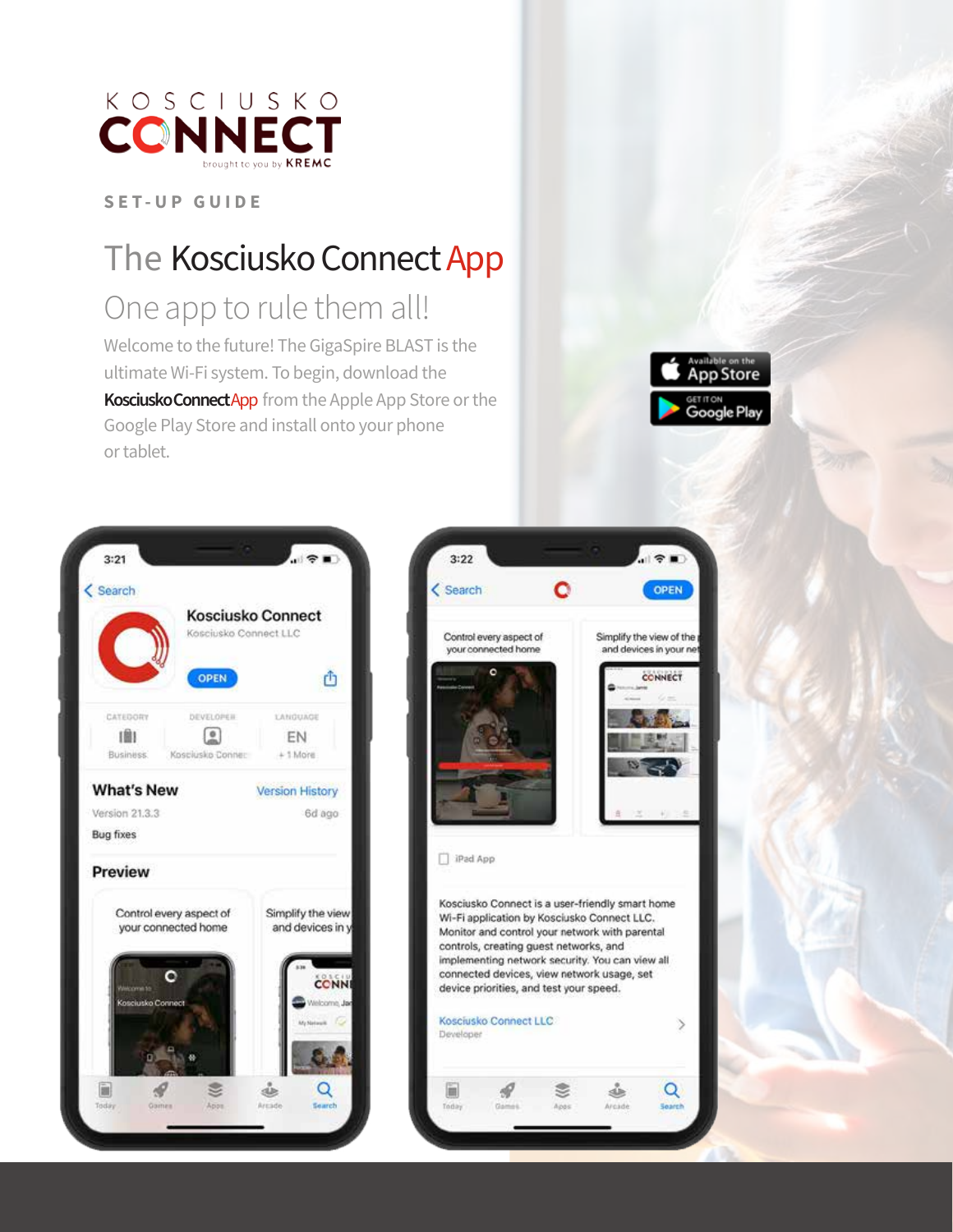

## App set up Setting up your app has never been easier!

### **STEP 1**

## Tap "Let's Get Started"

If you forget the password to access your Kosciusko Connect App, select "Forgot Password?" to reset and access your account.



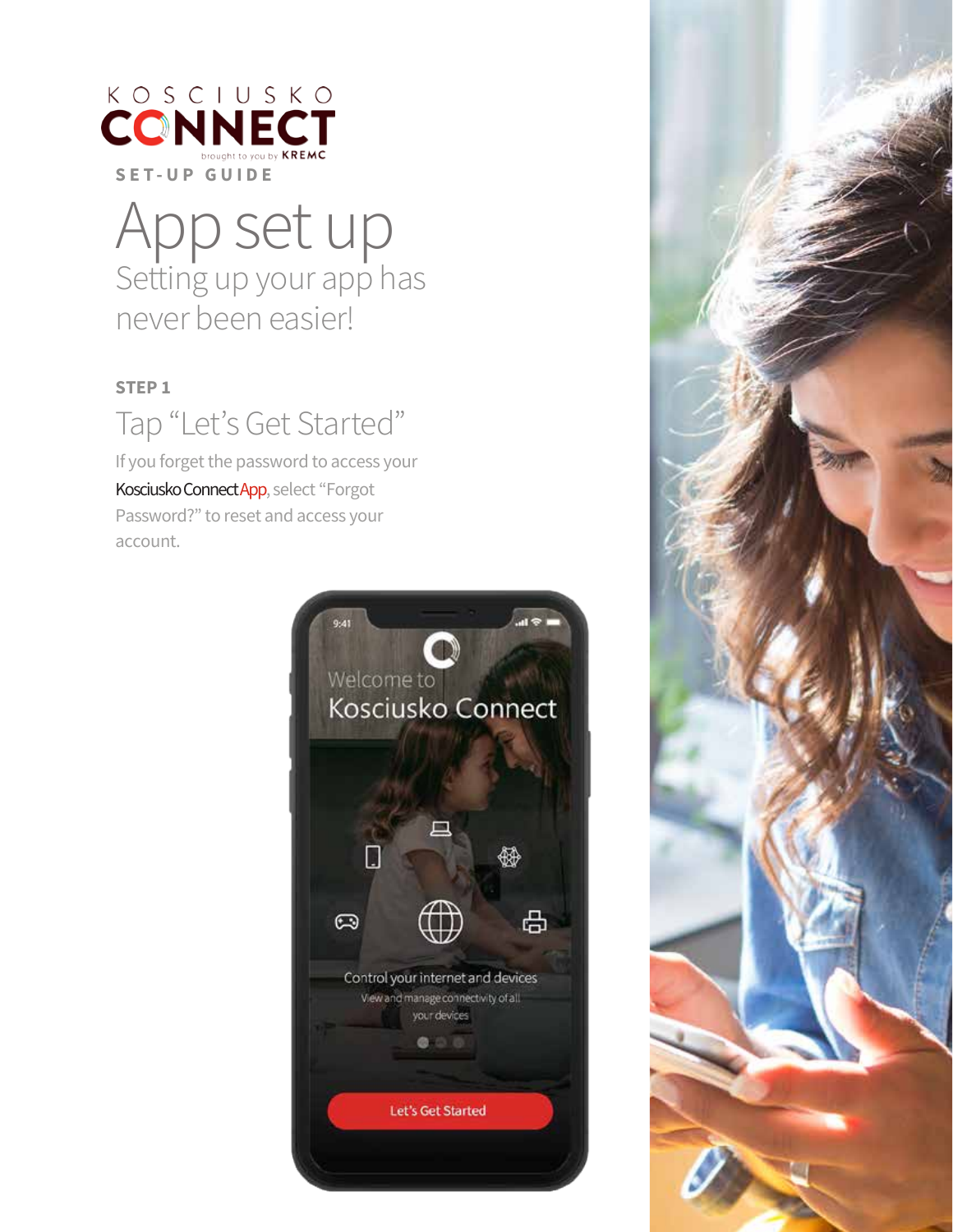



### **STEP 2** Enter basic personal information

The password you enter here will be the password you use to login to the app.

### **STEP 3**

### New system setup

Plug your new Kosciusko Connect system into a power outlet. It may take several minutes for the unit to be ready. You'll know once the light turns solid blue.



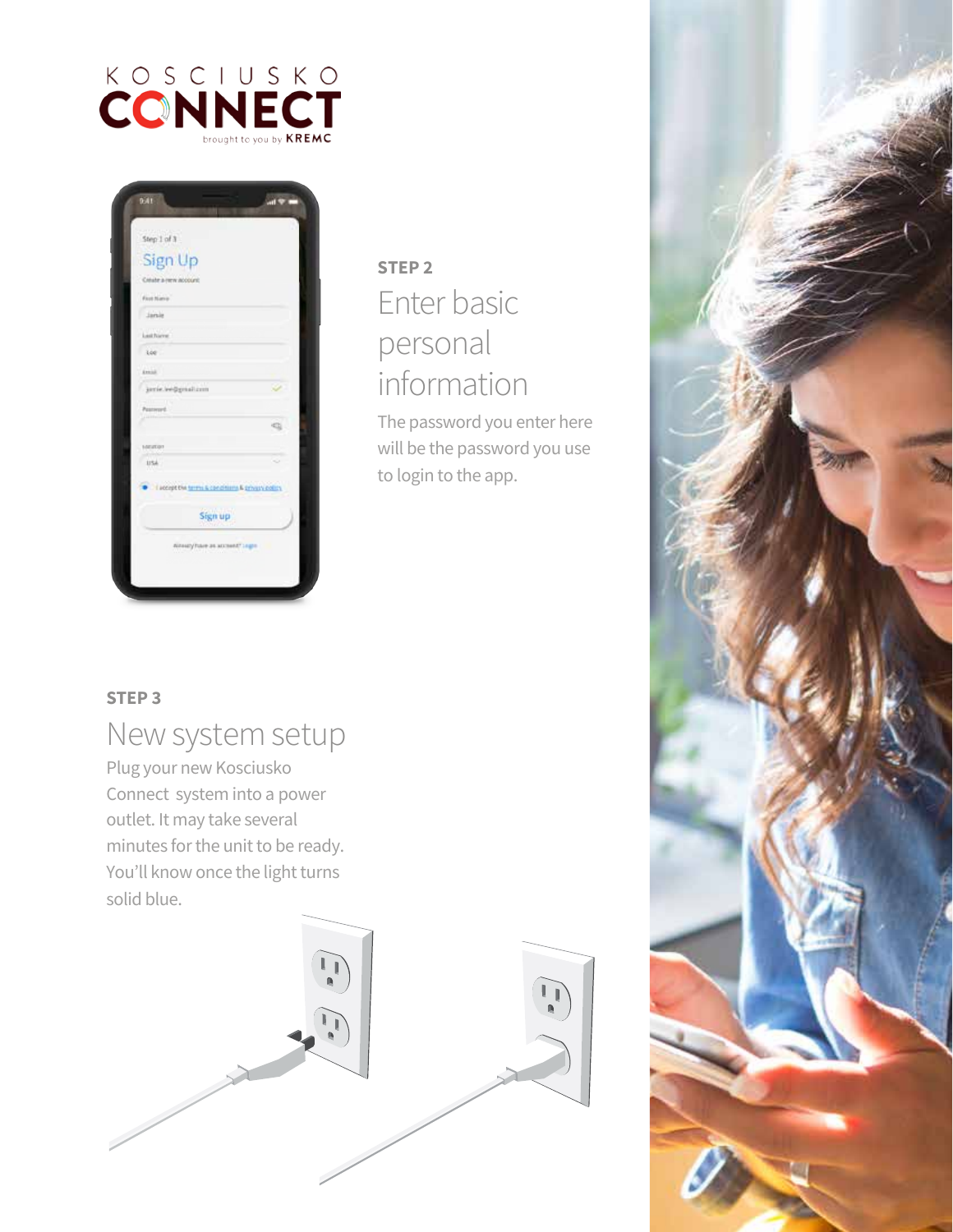



### **STEP4** Scan the QR code

Your new router will have a metal plate on the side or bottom. Simply tap the icon and point your phone's camera at the QR code.

Alternately, you can enter the MAC Address and Serial Number also found on that same metal plate.

After you select "Ok", you may be asked to enter your account number.

### **STEP 5**

### Name the network and create a password

If you are setting up your home network for the first time, you can assign a name and password for your Wi-Fi network.

| Step 3 of 3<br>Setup Wi-Fi                                                               |          |
|------------------------------------------------------------------------------------------|----------|
| if you are replacing a router, make sure<br>to use the same Network Name and<br>Password |          |
| Rebecci, Name (15/3)                                                                     |          |
| Janvie's Wi-Fi                                                                           |          |
| Fannesville                                                                              |          |
|                                                                                          |          |
| Tearyption Type                                                                          |          |
| WH - 10HJ-Personal.                                                                      | 148<br>N |
| PHIA Kantinisti<br>In what place in this equipment, to post in your home?                |          |
| Office, Living Room, etc.                                                                |          |
| Next                                                                                     |          |
|                                                                                          |          |

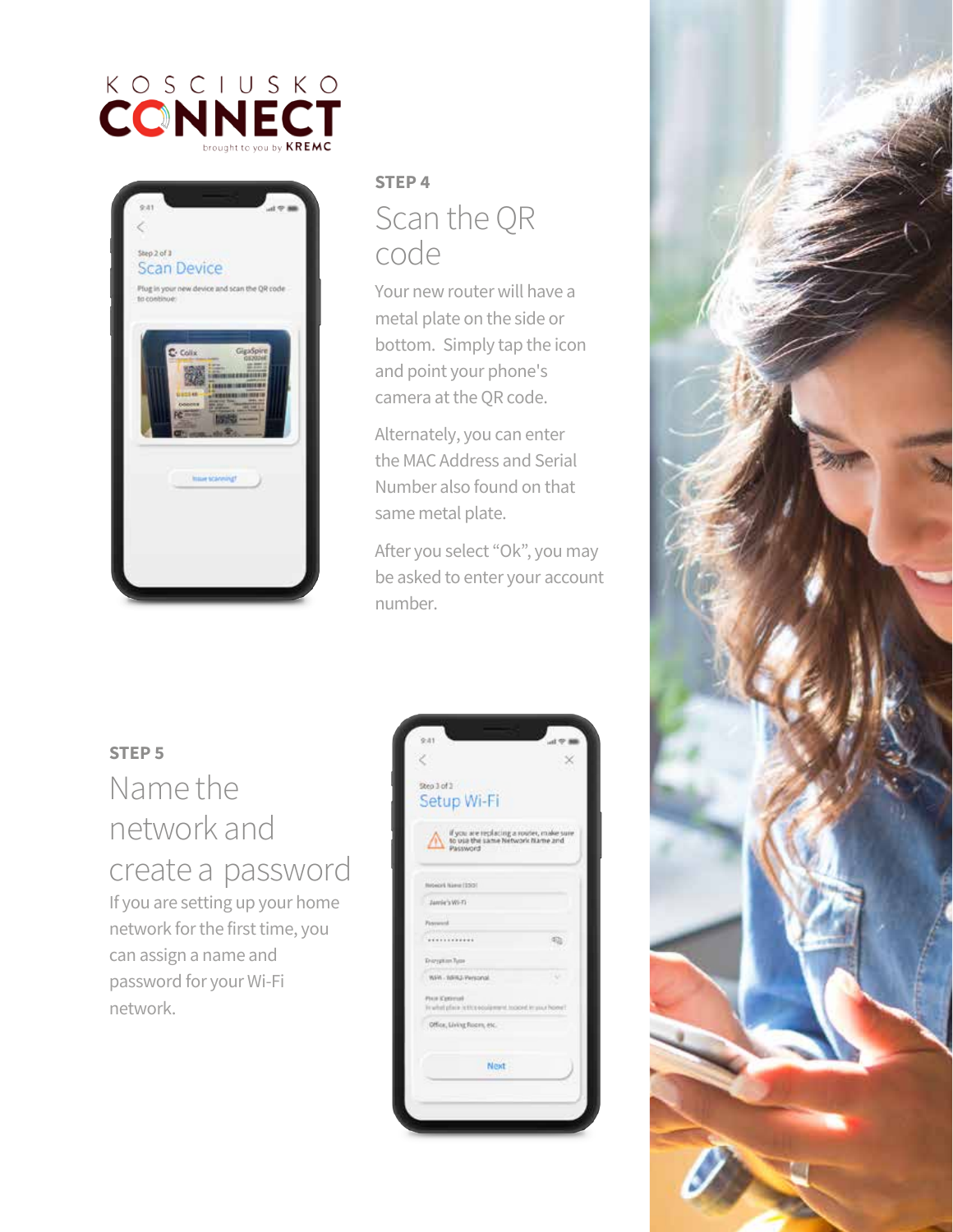

## Main Dashboard This is the home screen you'll see every time you open the app



The Dashboard gives you complete control over the devices in your home. The "+" icon at the bottom on the screen allows you to:

- Create profiles for people and places in your home
- Connect new devices
- Set up a guest network
- Enable new services like Guardian.

The My Network section at the top of the dashboard is where you can:

- Access your Wi-Fi network settings
- Run a bandwidth test
- View all connected devices
- Disable services
- View device usage

You can also access a list of these connected devices by selecting "Things" from main dashboard or in the tool bar at the bottom.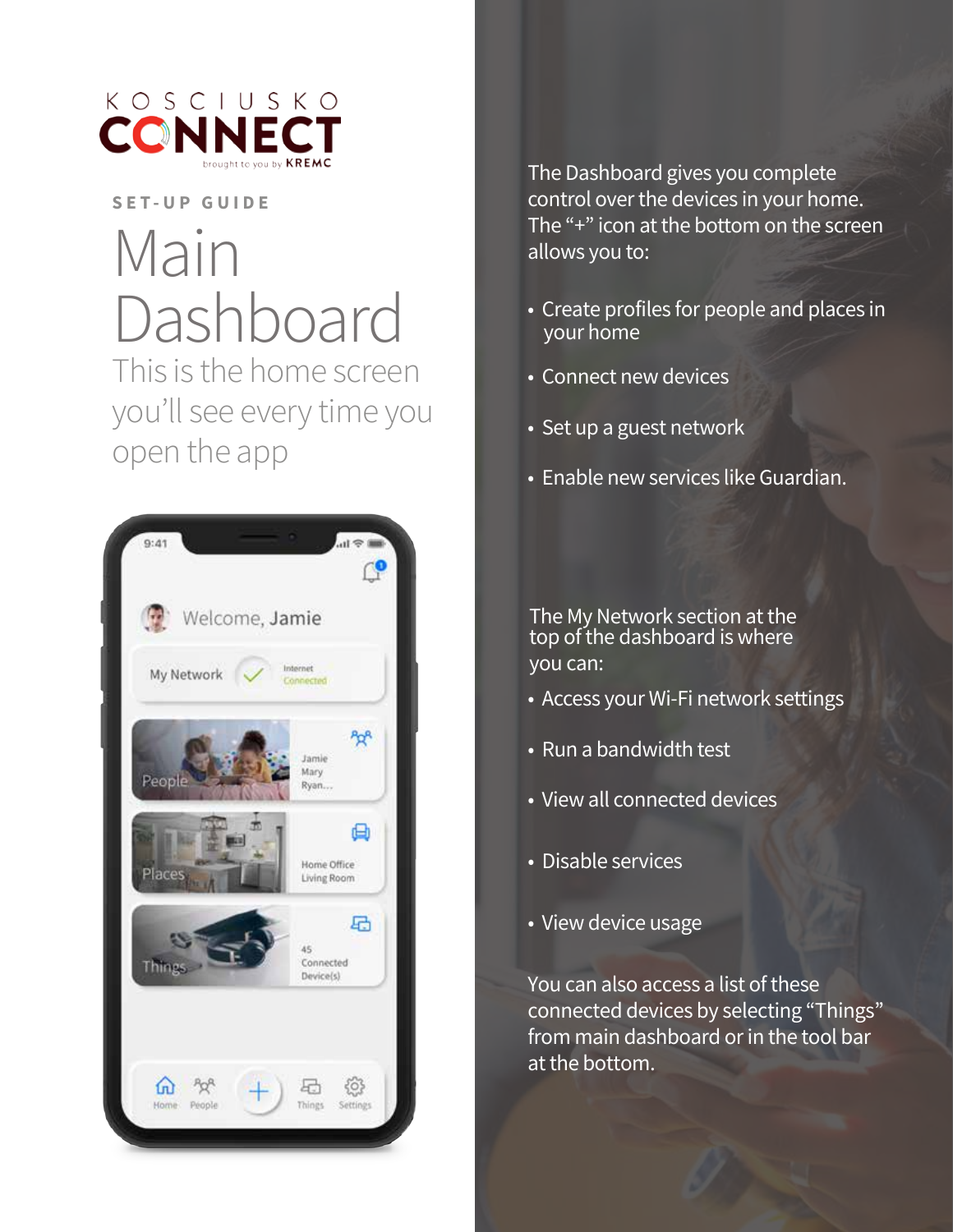

Settings<br>A world of customization is available to you



#### **Account Name**

This will allow you to update the name shown on your app and the login password

Language Choose your preferred language

**Alerts** To receive notifications from the app, leave this in the ON position

**Set Passcode** You can set a PIN in lieu of an app login password

**Terms & Conditions** Provides the terms and conditions you acknowledge by using the app

**Privacy Policy** Provides the Privacy Policy of the app

About Provides a brief summary of what the app does

Logout Provides the ability to log out of the app

Your App Version will show in the about tab.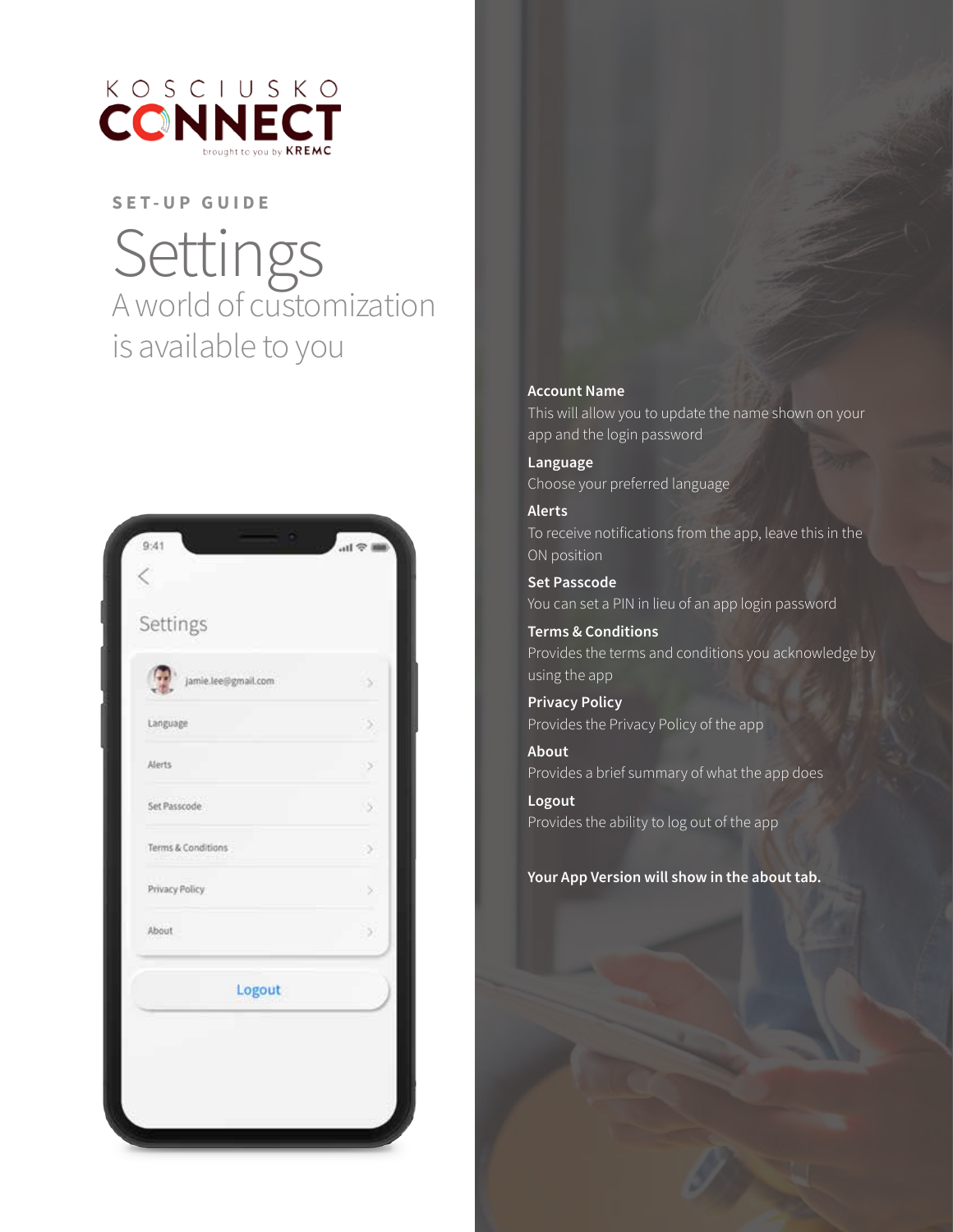

# The + button

The plus feature quickly takes you into the key features of the app



### People

Connect your Things (devices) with people in your home network. This allows you to set parental controls, content filters, time limits and so much more

### **Places**

Places are a great way to tailor your Wi-Fi to devices connecting to a specific area in your home like an office, media room, patio or game room. This allows you to optimize your Wi-Fi performance by being able to pause Internet access to devices in locations that don't need to be on

### **Things**

You can easily find your network details here to connect a new device to your Wi-Fi

#### **Network**

Add a guest network at anytime and keep your main Wi-Fi network and data safe while you have guests over. You can set a duration and even text the Wi-Fi network name and password to your visitors

### Mesh (SAT)

Extend the reach of your Wi-Fi network by connecting a new mesh extender.

#### **Service**

Use this screen to enable additional services if they were not already enabled by your home installer.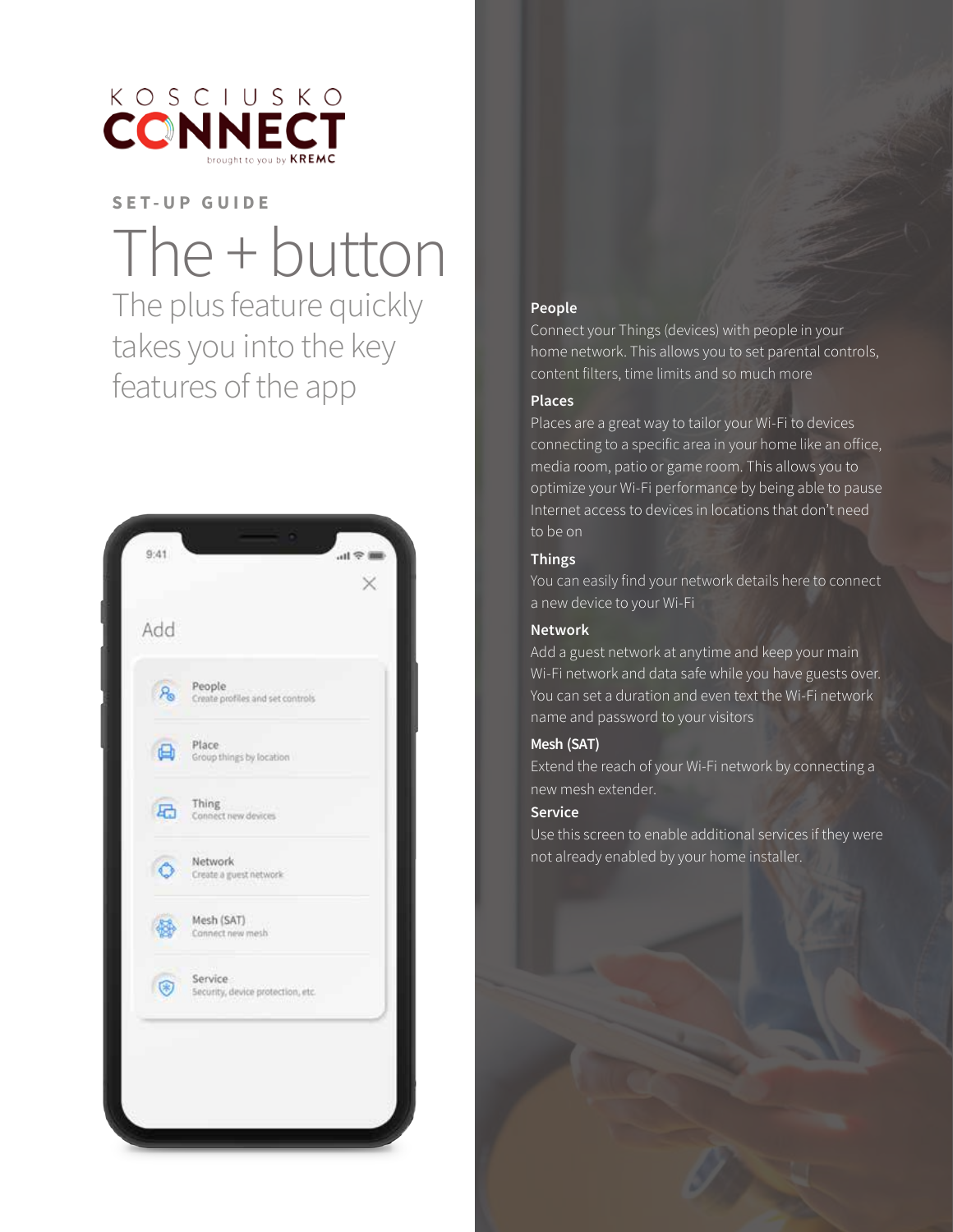

## Parental Control (basic)



### To create a parental control profile:

- 1. From the home screen, select the "+" symbol and select "People" to create a new profile
- 2. Enter the name for the profile in the box and select the devices you would like to add to this profile
- 3. Select "Done" (at the top of the screen)

### Once the profile is created you can do the following:

- Tap "Edit" in the profile and add a picture if desired
- Swipe the Internet Access toggle off to pause all devices connected to this profile
- Set time limit schedules to turn Internet access off for all devices in a profile during specific times and days
- . To bring devices back online swipe the toggle back on
- Tap "Edit" and "Add" to add more devices to this profile
- Tap the red minus icon to remove devices from this profile

Note: If a device has the Kosciusko ConnectAppdo not add it to a profile, as you may inadvertently cut off your access to these controls. If this happens, switch to mobile data to restart the profile with your app device.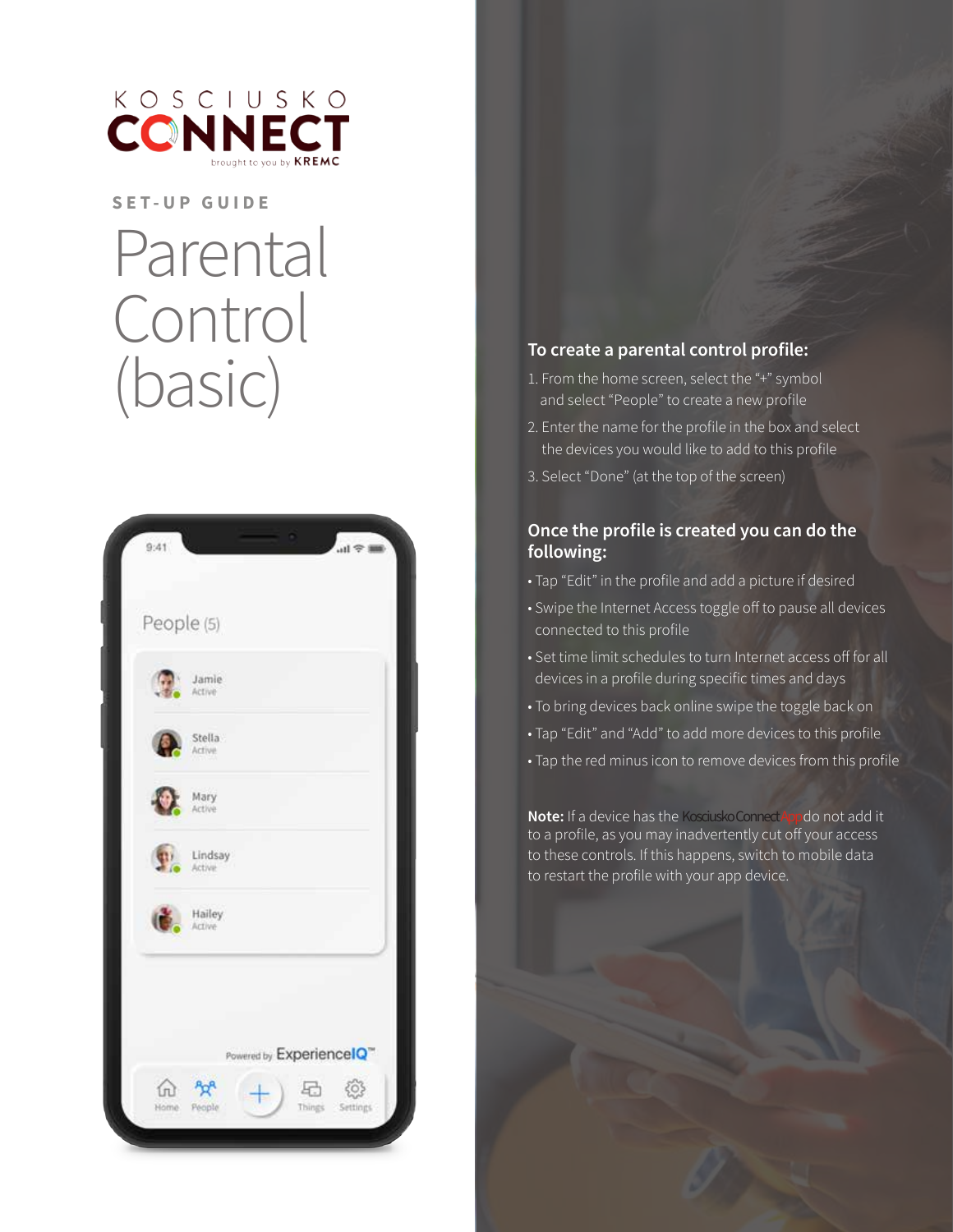

## Guest Network Creating a guest network has never been easier!

| Cancel                                                                                                               | Done     |
|----------------------------------------------------------------------------------------------------------------------|----------|
| <b>Edit Network</b>                                                                                                  |          |
| Set up a new wireless network for your<br>guests. This will allow internet access but not<br>access to your devices. |          |
| SSID Name                                                                                                            |          |
| Jamie's Network - Guest                                                                                              |          |
| Security Type:                                                                                                       |          |
| WPA-WPA2-Personal                                                                                                    |          |
| Wi-Fi Password                                                                                                       |          |
| Guestwift1                                                                                                           | <b>O</b> |
| Duration                                                                                                             |          |
| <b>Endless</b>                                                                                                       |          |
| Custom                                                                                                               |          |
| <b>Delete Network</b>                                                                                                |          |

When you tap the " $+$ " icon from the main menu you will have the option to create a guest network by selecting Networks.

#### **In the Add Network screen, do the following:**

- 1. Set the name of the wireless guest network as you want it to appear for your guests
- 2. In the drop down box, you can choose to set a password for this guest network, which is highly recommended to keep your network safe
- 3. This will bring up additional boxes for you to set and confirm your password
- 4. If you set this network to Endless, it will stay available
- 5. The alternative is to set a Start and End time for this guest login to be valid
- 6. Once you have set the parameters for your guest network, select "Done" at the top of the screen
- 7. Press "Done" to complete setup. You have the option to share your new network with your guests via text, email or other messaging service
- 8. To edit your guest network, select "My Network" from the home screen. Select "Networks" and select the network you wish to edit or delete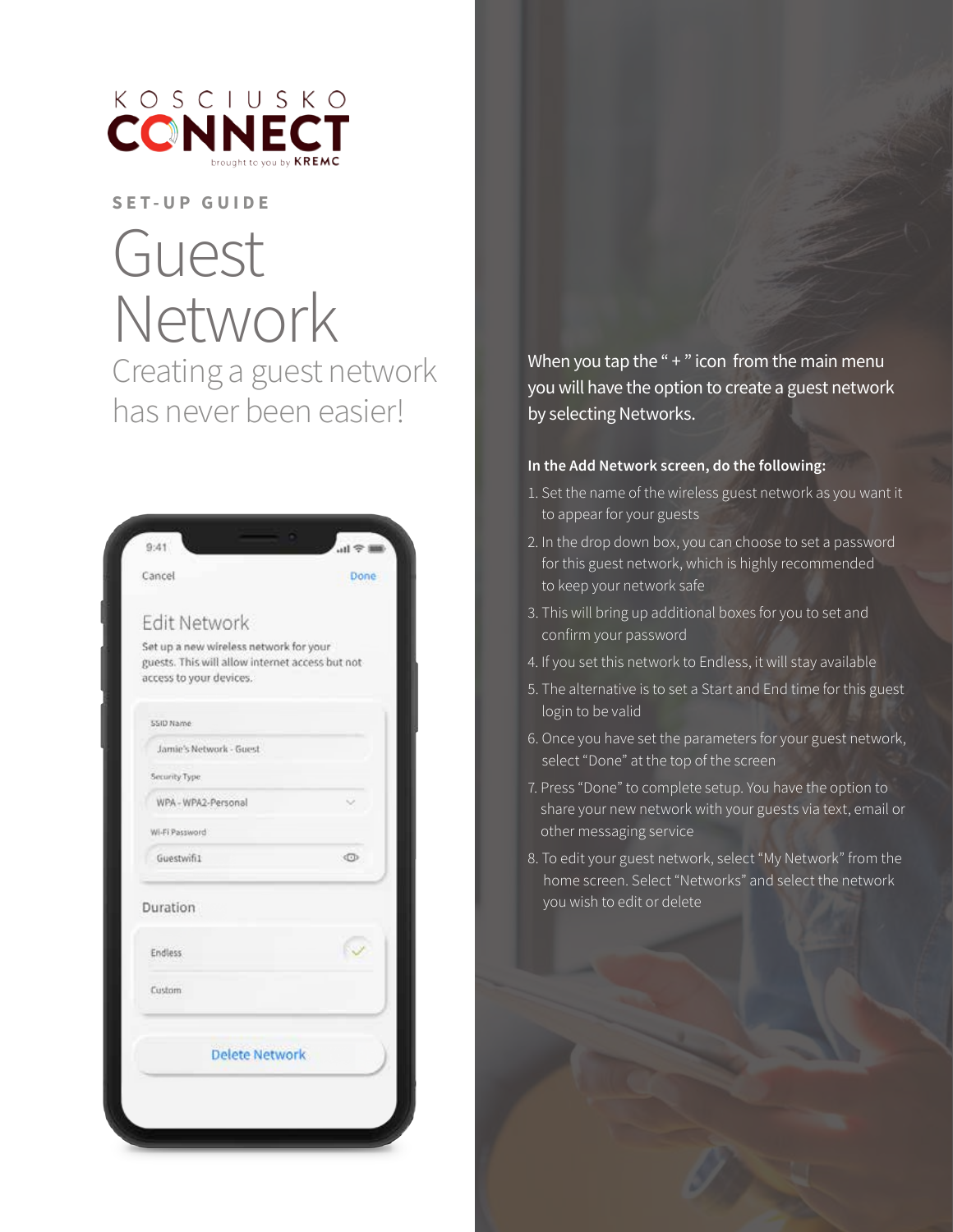

## Device list Creating and managing a list of devices is as easy as  $1 - 2 - 3$



Things allows you to see the devices connected to your network. Tap on a device to see additional details including:

1. Device name 2. Signal strength 3. Internet usage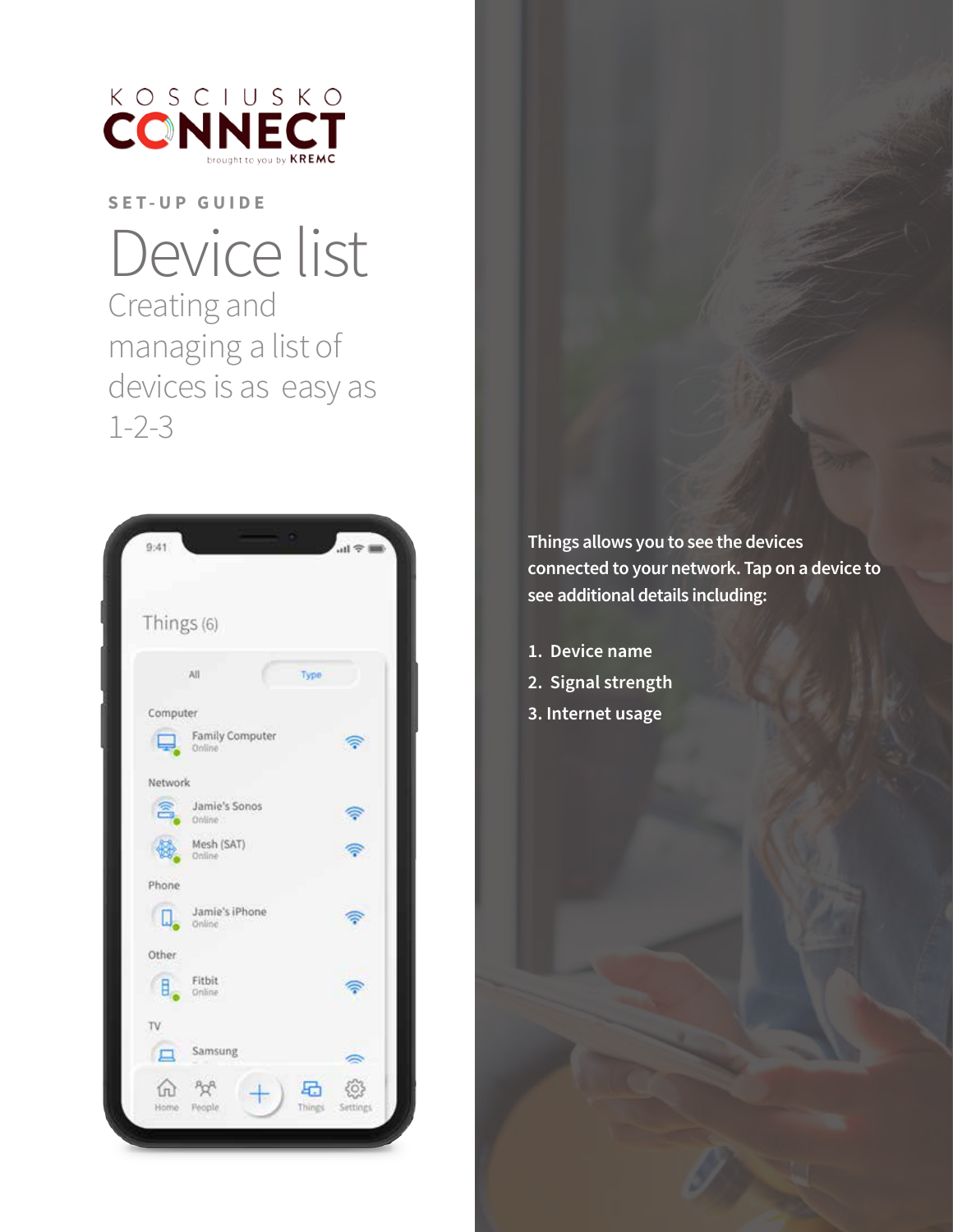

## SET-UP GUIDE Device details Manage all your devices

|                    |                                                                  | Edit      |
|--------------------|------------------------------------------------------------------|-----------|
|                    | iPhone 12<br>Online                                              |           |
| <b>Usage</b>       |                                                                  | Minutes > |
| x<br>ï<br>٠        |                                                                  | ø         |
| <b>Total Usage</b> | ad.<br>Last bandwidth test<br>59.95 KBytes 2.80Mbps + 4.98Mbps 1 | Upland    |
| Options            |                                                                  |           |
| 0                  | Internet Access<br>On.                                           |           |
|                    | Network Priority<br>On.                                          | s         |
|                    | <b>Additional Details</b><br>192.168.4.108                       | ž,        |
| Belongs to         |                                                                  |           |

The Device details screen will show the device name at the top of the screen followed by a chart that indicates the amount of data that was used by the device over a period of time.

By tapping into the edit function in the upper right hand corner, you can rename the device to something easier for you to identify.

You can also change the category for this device by selecting the drop down button found within "Additional Details."

Data usage shows data used by this specific device.

The bottom box shows additional connection details for this device.

By toggling the On/Off button in the Internet Access section you can turn off or on Wi-Fi for this device.

Network Priority is available with Guardian and allows you to prioritize traffic and devices on your network.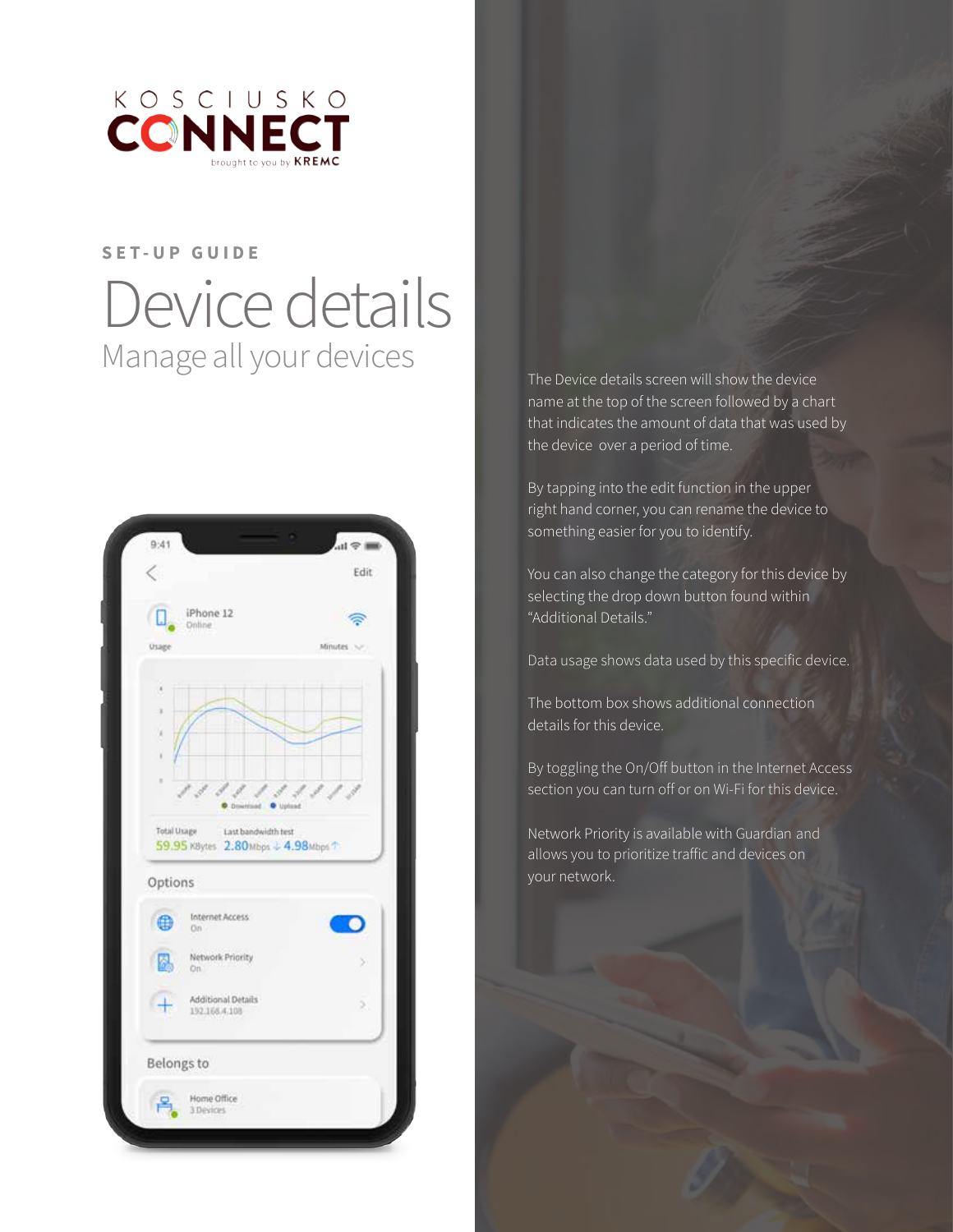

## Network Usage<br>Keep track and monitor the usage for each device



Network Usage is organized by device.

From this view, you can see basic information about usage from each Wi-Fi connected device on your network, including:

- 1. Device identification and whether the device is connected to Wi-Fi
- 2. What network device it is connected to
- 3. Network usage
- 4. The amount of data that has been used by this device

Network usage is updated each time you run a bandwidth test through the app.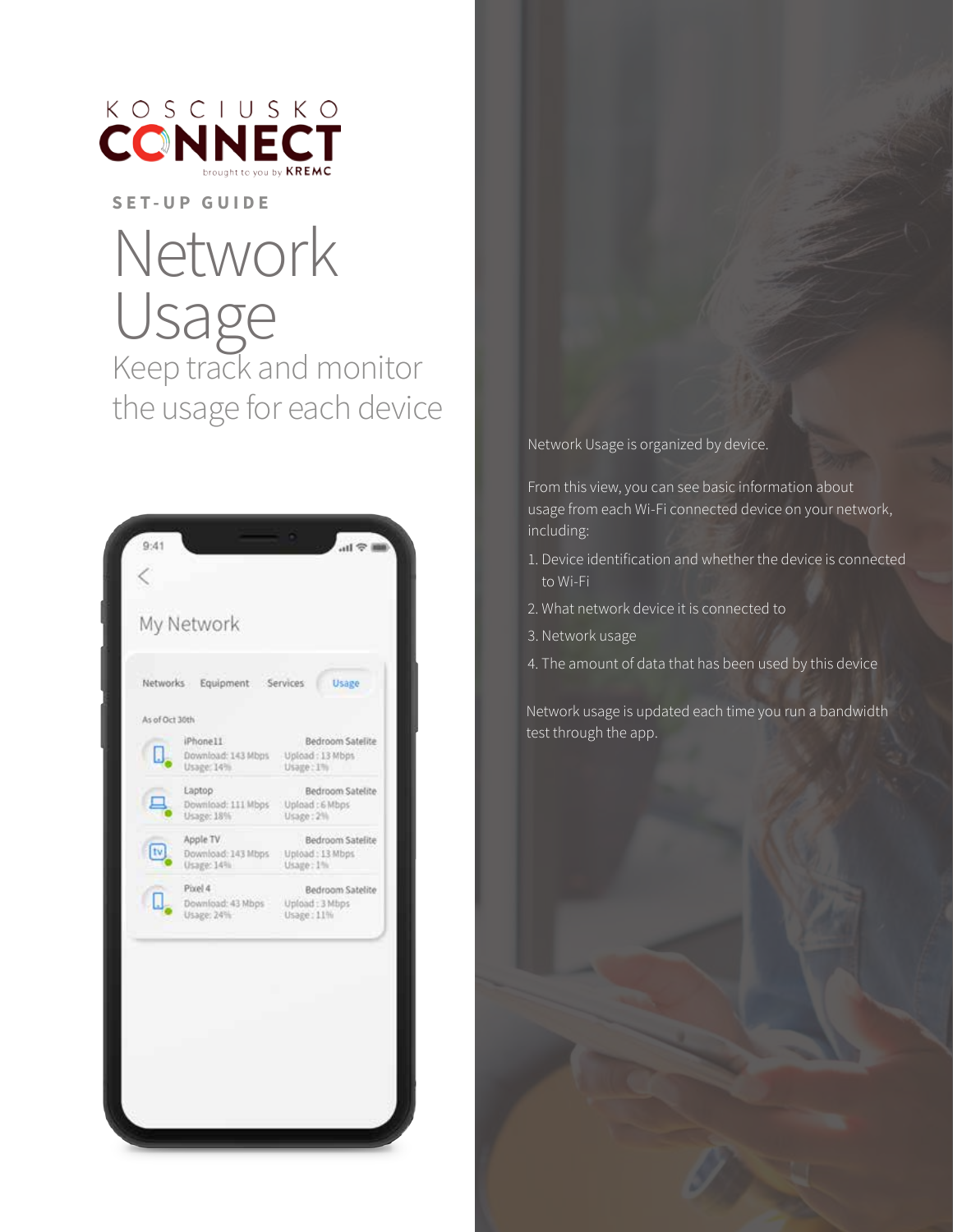

# Network Map

### Monitor device performance



From the dashboard you can select "My Network." This will show any Kosciusko Connect GigaSpire BLAST or GigaMesh units connected in your network.

Next, tap into your Wi-Fi network from the Networks tab. From here, tap into the "Map" section to view devices connected to your system.

You can tap on the Mesh icon to get performance information and devices connected at that Mesh unit.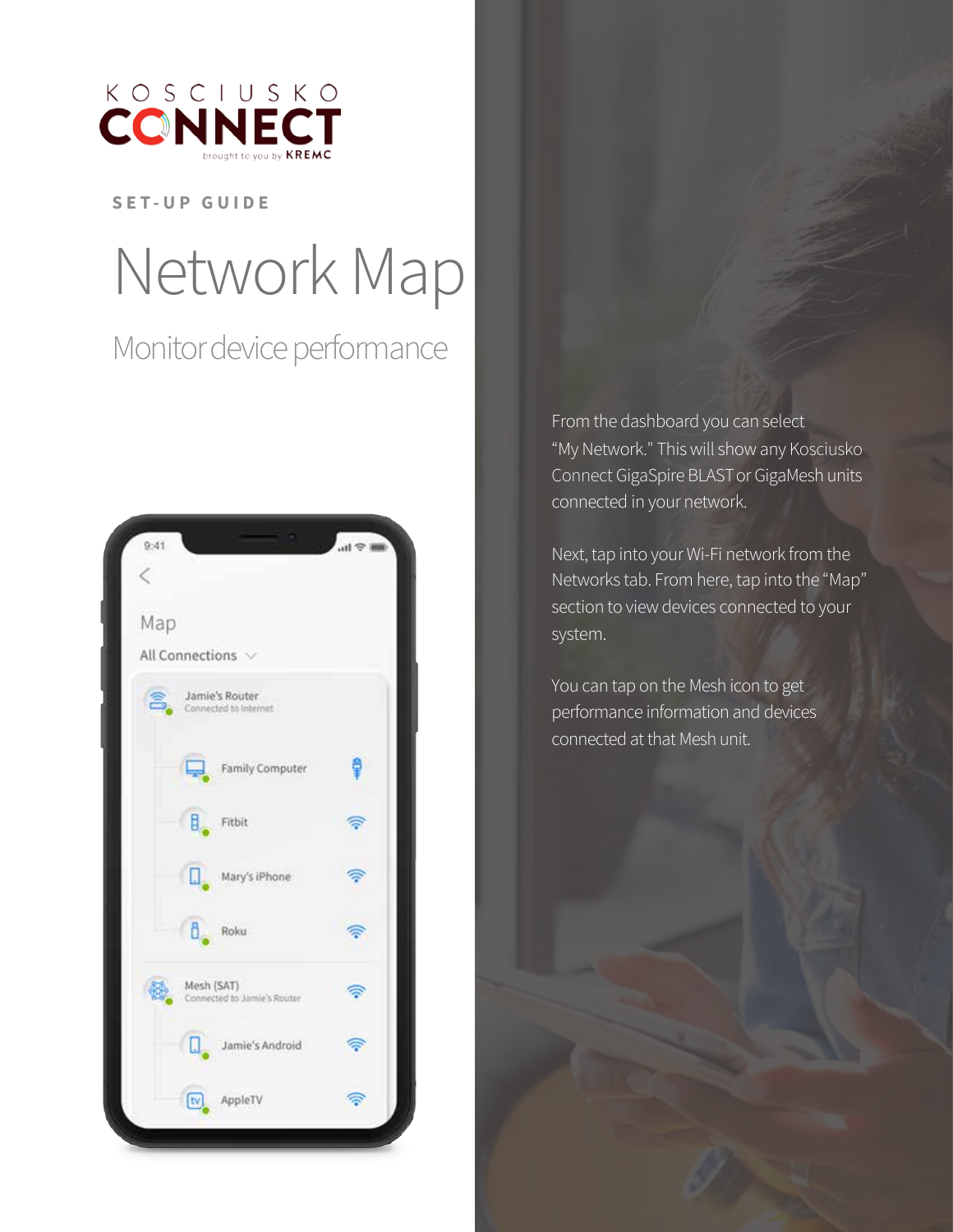

### Internet bandwidth test



The easiest way to run a bandwidth test is by tapping into "My Network" from the main dashboard and then tapping into your Wi-Fi router. Tap "Bandwidth Test" in the Settings section. Then hit the "Run Test" button.

The speed test will first run between the GigaSpire BLAST and the Internet and then will conduct a speed test between any mesh units and the GigaSpire BLAST. Results will show as a noti ication and update at this location.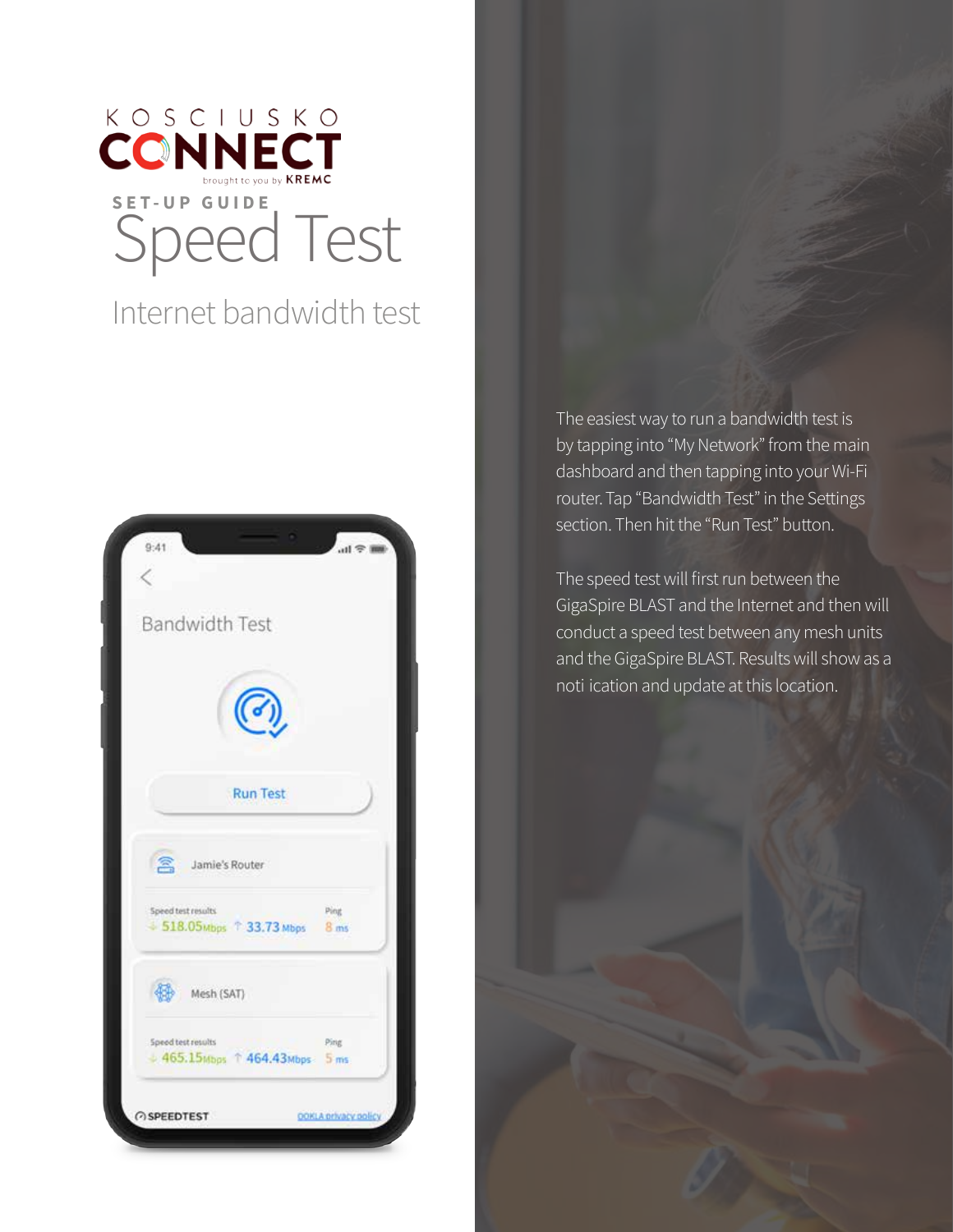

## **SET-UP GUIDE** Enable and Disable Applications



When you select the "+" icon from the dashboard and then tap into "Services", you will see a list of applications that are eligible for download into your Kosciusko Connect App.

Select an item and simply follow the instructions to add the functionality.

Conversely, when you select Disable Application, you will see a list of applications that are currently running on your app that you can disable. Select an item that you would like to disable and simply follow the instructions to remove the functionality.

Contact your service provider for more details on the applications that are available to be added in the app.

#### Note:

ProtectIQ and ExperienceIQ represent the two main facets of Guardian, our network protection upgrade. Network security is provided by ProtectIQ technology, and parental controls are provided by ExperienceIQ technology.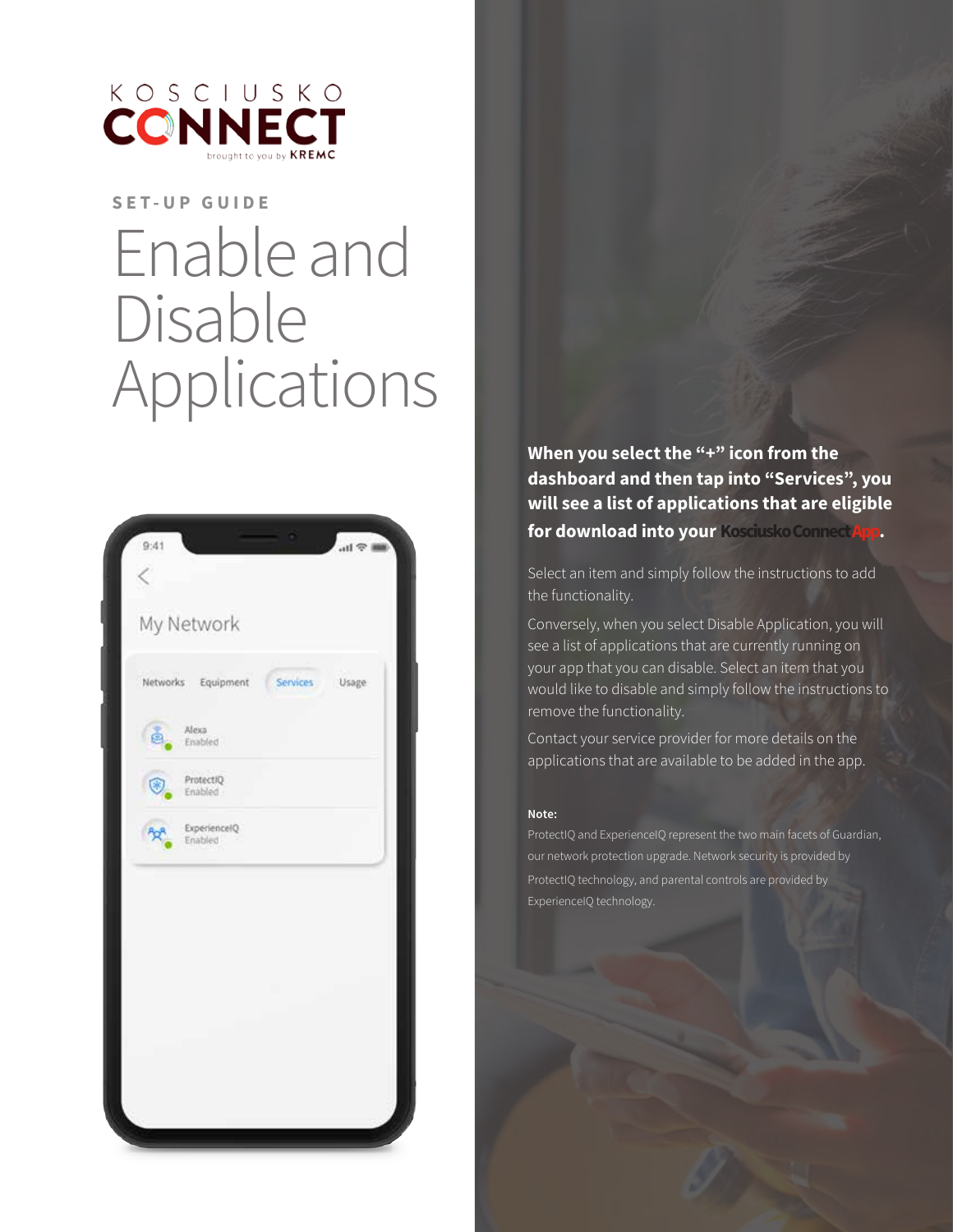

## Guardian Enhanced Parental Control



If you subscribe to Guardian, you'll have additional functionality to help manage access to the Internet within your home.

Start by selecting the + icon from the home dashboard and then tapping into the People section. Next create a profile. You'll be able to assign a name to the profile and assign the devices you want attached to this profile. You can also select the photo icon to add a picture to represent this profile.

After selecting "Done" those devices selected are now assigned to the profile you have created. You can remove a device by select Edit, and then selecting the "-" sign next to the device.

If you want to manually pause all devices assigned to this profile, toggle the Internet Access button to OFF.

Select "Time Limits" to set time limits for all devices connected to the profile.

Restrictions allow you to restrict access to specific content, applications and websites and enable Safe Search and YouTube restrictions.

Parental controls work while devices are connected to Wi-Fi.

Note: If a device has the app, do not add it to a profile, as you may inadvertently cut off your access to these controls. If this happens, switch to mobile data, to restart the profile with your app device.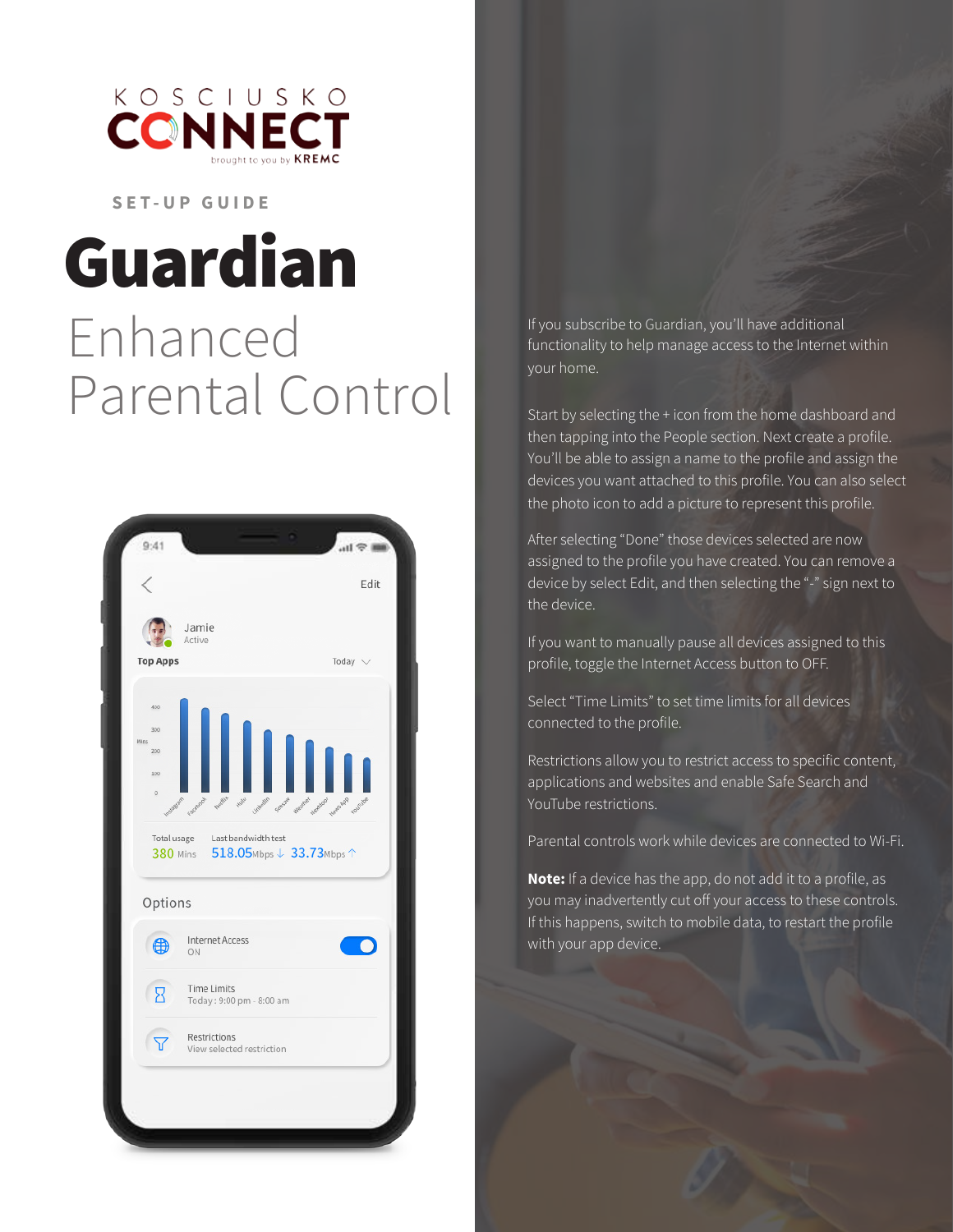

## Guardian Enhanced Parental Control Content restrictions

| Restrictions<br>Restrict Jamie's access to specific content,<br>applications and websites.<br>Safe Search<br>$\circledcirc$<br>On.<br>YouTube Restriction<br>$\circ$<br>On<br>Content<br>圉<br>Custom - 8 Restrictions<br>Applications<br>E<br>2 Blocked, 1 Allowed<br>Websites<br>m.<br>4 Blocked, 3 Allowed |
|--------------------------------------------------------------------------------------------------------------------------------------------------------------------------------------------------------------------------------------------------------------------------------------------------------------|
|                                                                                                                                                                                                                                                                                                              |
|                                                                                                                                                                                                                                                                                                              |
|                                                                                                                                                                                                                                                                                                              |
|                                                                                                                                                                                                                                                                                                              |
|                                                                                                                                                                                                                                                                                                              |
|                                                                                                                                                                                                                                                                                                              |

Restrictions allow you to restrict access to specific content, applications and websites for a profile you have set up.

Safe Search blocks harmful or offensive content when searching Google, Bing and YouTube.

YouTube Restriction blocks all comments on videos which often include inappropriate language.

**Content** allows you to block content by age or specific categories such as violence.

Applications allows you to block access, approve access or set time limits for specific applications by entering the name of the application.

Websites allows you to allow or block specific websites.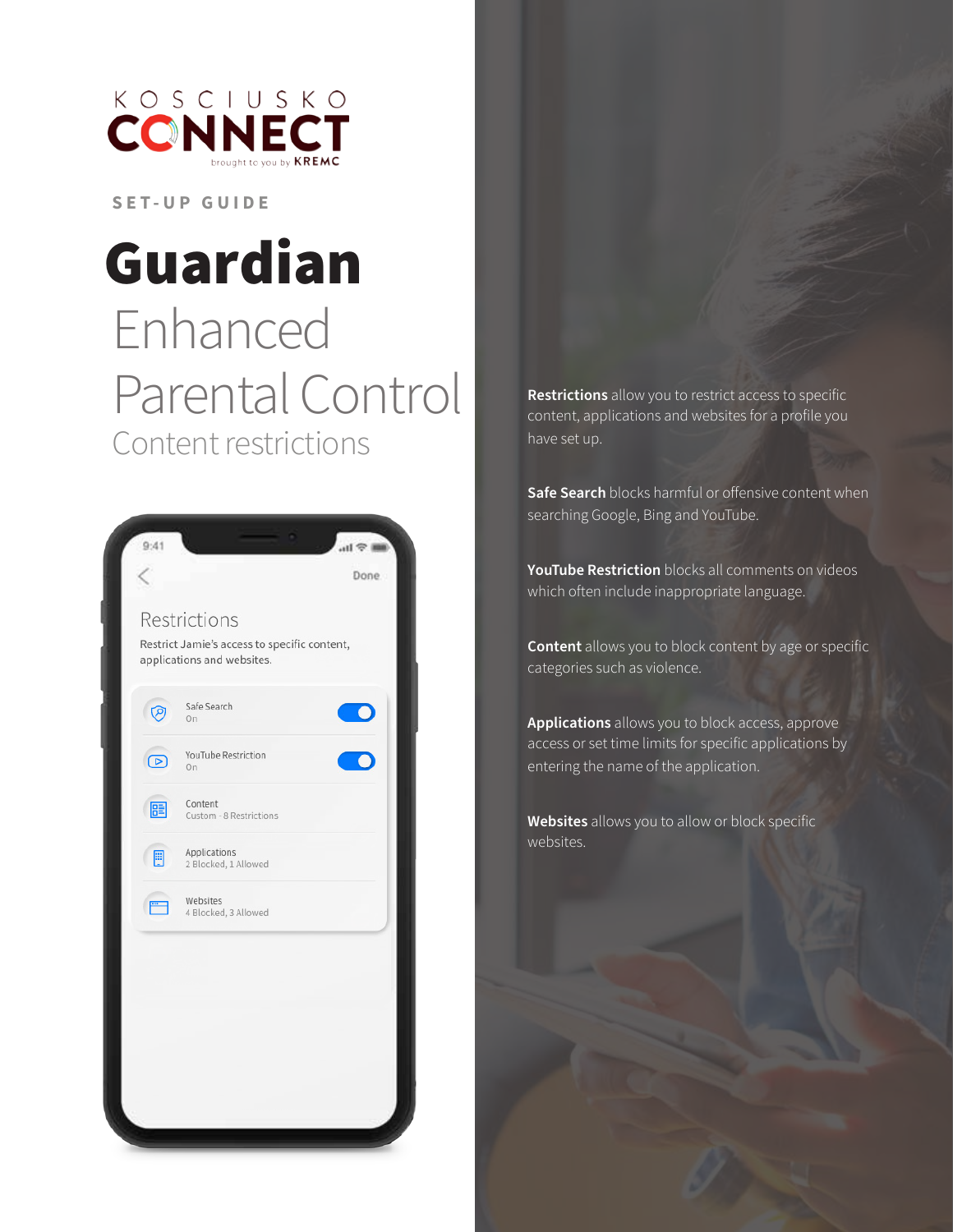

## Guardian

## My Priorities<br>Activity and Device Prioritization

| Traffic<br>Default        | Always On                           |
|---------------------------|-------------------------------------|
| Schedule 1                | Mon - Fri, 9:00 AM - 5:00 PM >      |
|                           | Set a new traffic priority schedule |
| Devices                   |                                     |
| Family Computer<br>4h 20m | $\mathcal{P}$                       |
|                           |                                     |
|                           |                                     |
|                           |                                     |

From any profile or the Things tab, tap into a device to access Network Priority, where you can view activity and device prioritization settings.

By default, activity priorities on the Wi-Fi network are organized according to a combination of common activities. You can prioritize the activities by ordering them from top to bottom with the most important activities on top. Once set, My Priorities will do all the work to prioritize traffic to your activities.

You can schedule an alternative activity list during certain times and days of the week. Up to three different schedules are supported.

Prefer to prioritize by device rather than activity? By tapping Devices, you can select up to 5 devices to prioritize over all others on the Wi-Fi. You can even set a timer to reset the priority once the time is expired. For example, if you want to use your Sonos surround sound while you stream Netflix on your smart TV for family movie night, you can set priority to just those devices.

Device priorities can also be made permanent. Device priorities work in conjunction with the activity priorities and share the fastest network traffic queue. This means you get the most bandwidth and lowest latency on the devices and activities you set.